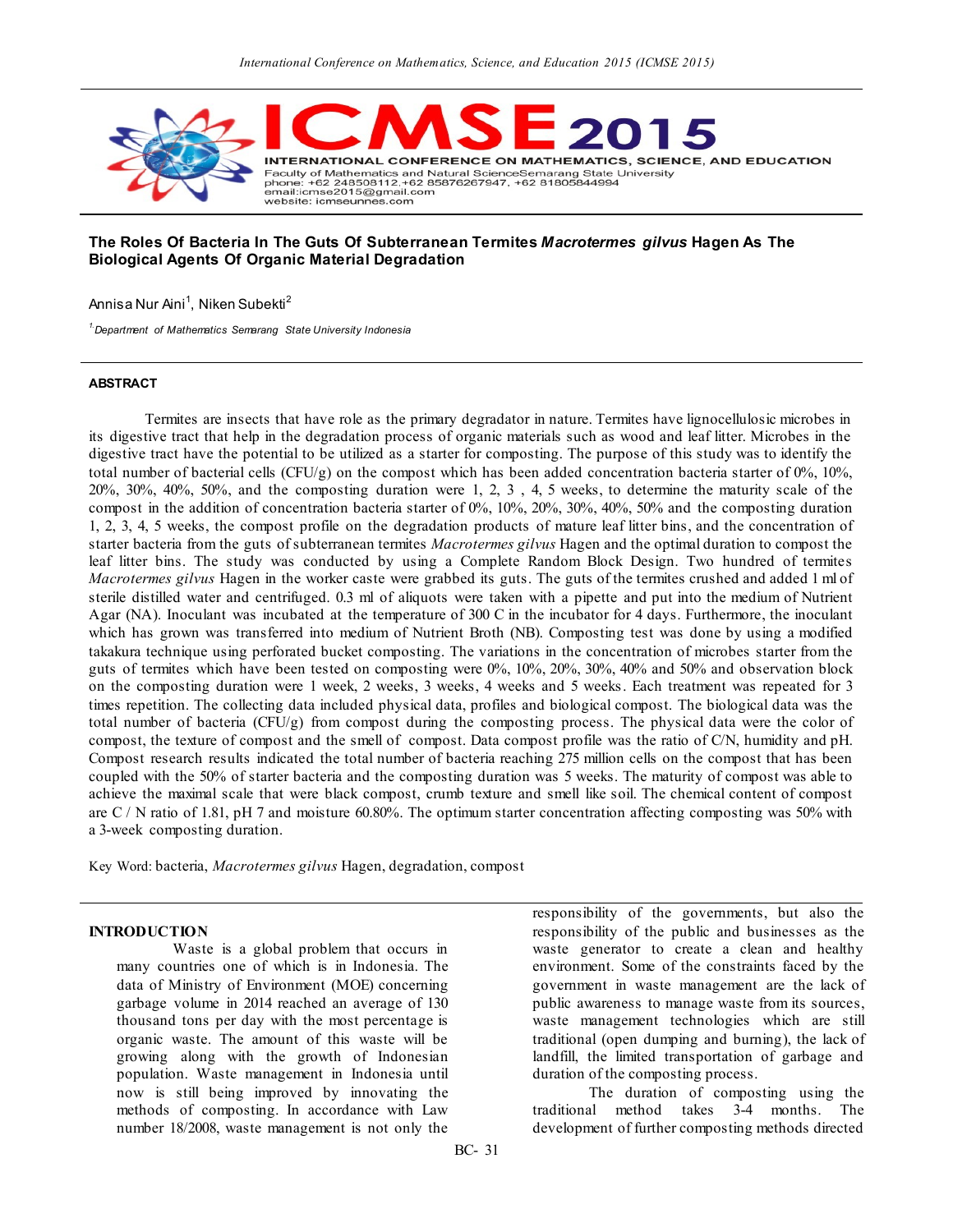at the composting process in a faster time and can degrade the organic components more leverage. Currently, waste treatment methods which widely applied by the community are drum rotates, takakura, and method of closure. Composting with that method takes an average of one month. One way of producing organic fertilizer is using trash or waste which is very abundant. The composting process can not be separated from the roles of biological agents. Biological agents often used in the composting process are worms, bacteria, fungi and insects. Composting duration is affected by manufacture of the compost (Simanungkalit et al. 2009).

Termites are insects that have role as the primary degradator in nature (Subekti, 2011). Generally, termites do not attack tree or live plants, except most of the genus Coptotermes. The process of degradation done by termites can degrade lignocellulose more optimal than degradation process done by other organisms. Termites are the first organisms that digest lignocellulose into smaller molecules before other organisms such as worms and soil bacteria play a role in maximizing the degradation process of organic material into the soil constituent elements. Lignocellulose consists of 20- 50% of cellulose, 15-35% of hemicellulose, and 18- 35% of lignin. degradation activity of cellulose by termites roled by enzymes produced by the termites themselves and the microorganisms in its gut (Ni and Tokuda, 2013). Cellulose is a linear polymer of glucose molecules linked to each other with the type of ß1,4 glycosidic bond. The bond is hydrolyzed by cellulase enzyme which also plays a role in the recycling of polysaccharides. According to Prins and Kreulen (1991), termites have the ability to digest lignocellulosic up to 74-99%. This potential can be used to degrade organic waste optimally by isolating and multiplying microorganisms in the digestive tract of termites. Potential bacteria in the gut of termites need to be tested as a stareter of litter waste composting.

## **METHOD**

## **The Taking of Terminate's Gut**

The termites were collected from the observation around campus of Semarang State University. The termites used as research objects are subterranean termites *Macrotermes gilvus* Hagen worker caste. The termites which have been collected, its body surface sterilized using ethanol 70% and washed using sterile distilled water. The termites' guts taken aseptically using tweezers micro and tweezers macro to hold the body of termites. The guts that have been taken are collected in microtub.

**Microbial culture of termites** *Macrotermes gilvus* **Hagen** 

Microbial cultures of subterranean termites *Macrotermes gilvus* Hagen performed according to the method of Tay et al (2010). Digestive tract that has been taken in microtub mixed with 1 ml of distilled water and centrifuged at 1000 rpm for 1 minute to separate the debris with the liquid. Subsequently, 0.3 ml aliquots were suspended on the NA medium and cultured at 30 ° C for 4 days then propagated in the NB medium.

#### **Starter bacteria manufacture of Termite's Guts**  *Macrotermes gilvus* **Hagen**

Starter stock solution is made by planting bacteria that grow on the NA medium into NB medium 9 ml. The bacteria grown in NB medium were incubated for 2 times 24 hours at temperature of  $30^{\circ}$ C. Furthermore, the starter stock solution is stored in the freezer.

#### **The Determination of Starter Microbe Concentration of the Termite's Guts**

Starter stock solution is done through dilution in various concentrations of 0%, 10%, 20%, 30%, 40% and 50%. Concentration of 10% made by 1 ml of starter stock solution dissolved in 9 mL of NB. Concentration of 20% made by 2 ml of starter stock solution dissolved in 8 ml of NB. Concentration of 30% made by 3 ml of starter stock solution dissolved in 7 ml of NB. Concentration of 40% made by 4 ml of starter stock solution dissolved in 6 ml of NB. Concentration of 50% is made by 5 ml of starter stock solution dissolved in 5 ml of NB. Concentration of 0% only consists of NB 10 ml to be used as a control.

## **Composting**

## **Small Scale Composting Test**

Small scale composting test is done in the laboratory by using a bottle jar. Garbage litter enumerated with  $\pm 2$  cm diameter mixed with compost in ratio 40%: 60% and starter bacteria of termites *Macrotermes gilvus* Hagen. Starter concentration variation used is 0%, 10%, 20%, 30%, 40% and 50% and repetitions for three times. Starter dissolved into molasses and water with ratio 1:1:50. Small-scale composting test conducted in a bottle jar with the composting composition of 4 grams of chopped litter garbage mixed with 6 grams of compost then added with the starter. Starter solution on a small scale composting test is 100 ml of starter added 100 ml of molasses and dissolved into 5000 ml of sterile distilled water. The starter solution is mixed with litter bins and compost. The humidity of compost is conditioned to reach 60%. The duration of composting are 1 week, 2 weeks, 3 weeks, 4 weeks and 5 weeks. Parameters measured are temperature, pH, and moisture which measured every 2 days. Another measured parameter are the smell of compost, the color of compost, the texture of compost, the C/N levels of compost and the number of bacterial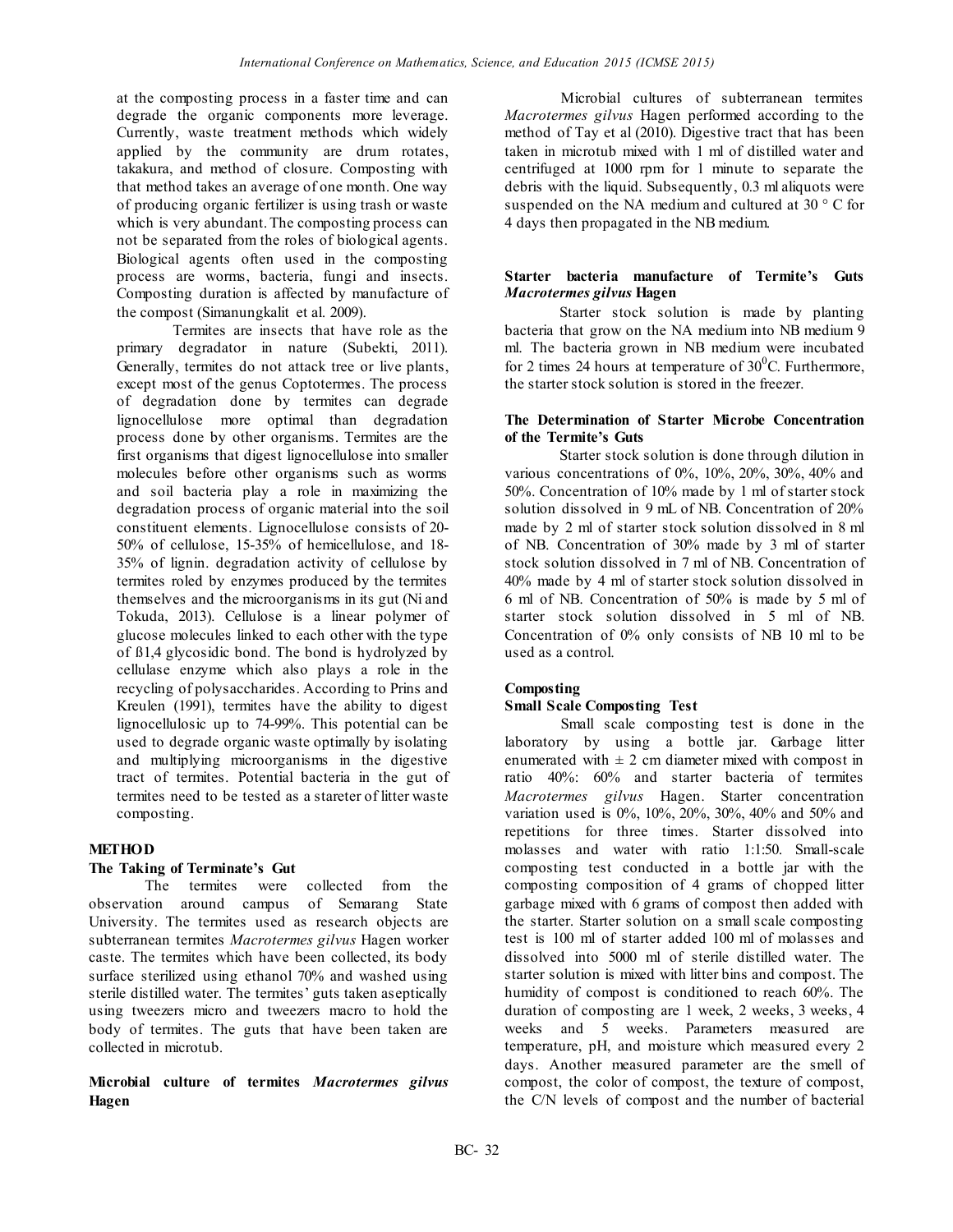cells per 10 gram of compost. During the composting process, performed stirring process twice a day.

#### **Large Scale Composting Test**

Large-scale composting test conducted in the composting room by using a modified takakura method uses perforated bins. Inside of the trash lined with cardboard to prevent insects enter the trash. Inside of the base bins lined with husk pillows which has function to absorb leachet of the compost. Over the pillow, put 300 grams of compost mixture and 200 grams of litter bins which were already chopped. The comparison between compost and litter bins is adjusted by the comparison to the Takakura method which is the ratio of compost: litter bins 60%: 40%. Compost and litter bins are then mixed with a solution of starter, sugar and water. Composting compositions are 800 grams of litter bins that has been chopped mixed with 1200 grams of compost then added to a solution of 200 ml of starter until the compost humidity reaches 60%. Starter variations tested in this study were 0%, 10%, 20%, 30%, 40% and 50%. Starter concentration variations is performed by using a solution of Nutrient Broth. Starter dissolved into molasses and water at ratio of 1:1:50. Starter solution on a large scale composting test is 2 ml of starter added 2 ml of molasses and dissolved in 100 ml of sterile distilled water. Starter solution is mixed with litter bins and compost. The humidity of compost is conditioned up to 60%. The duration of composting is 1 week, 2 weeks, 3 weeks, 4 weeks and 5 weeks. Parameters measured are temperature, pH, and moisture measured every 2 days. Another measured parameter are the smell of compost, the color of compost, the texture of compost, the C/N levels of compost and the number of bacterial cells per 1 gram of compost. During the composting process, the stirring process is carried out once every two days. Furthermore, the top of the compost coated with husk pillows, black cloth, and last closed with a lid bucket (Nurulita and Budiyono, 2012; Ying and Ibrahim 2013).

The collecting data includes data through physical, chemical and biological. The physical data are pH, moisture, temperature, the smell of compost, the color of compost and the texture of compost. The chemical data is the content of the C / N compost which is tested at the end of composting. The biological data is the number of bacterial cells in 1 gram of compost during the composting process.

## **Data Measurement**

#### **Measurement of PH, Humidity and Temperature**

Measurement of pH, humidity and temperature done every day during the composting process are 1 week, 2 weeks, 3 weeks, 4 weeks and 5 weeks. pH and humidity are measured using a pH measurer / moisture at the root level, the temperature is measured using a thermometer.

## **The Colour of Compost, the Texture of Compost, and the Smell of Compost**

Smell, color and texture of the compost compared with the maturity parameter of compost according to SNI No. 19-7030-2004 (2004), namely:

- 1) The color of compost: blackish like soil
- 2) The texture of compost: crumbs, such as land and no longer texture prior to composting
- 3) The smell of compost: as soil

## **Testing of C/N Ratio Levels**

Ratio levels testing of compost C / N conducted at the Laboratory of Soil BPTP Ungaran. Compost samples tested moisture as humidity factor (HF), the levels of Carbon and the levels of Total Nitrogen. C / N ratio of compost is obtained by dividing the levels of carbon to total nitrogen in the compost.

## **RESULTS AND DISCUSSION**

Based on the research results, the growth of bacteria in the compost with the starter concentration addition of 0%, 10%, 20%, 30%, 40%, 50% and the composting duration of 1, 2, 3, 4, 5 weeks showed that the number of bacteria varied. The number of bacteria was more in the compost added with starter when compared with the controls so the addition of starter on the leaf litter bins gave the effect than the one which was not added with starter bacteria from the guts of subterranean termites *Macrotermes gilvus* Hagen. The addition of starter concentration on the leaf litter bins with higher concentrations, it also increased the total number of bacteria in the compost. It was also the duration of composting affected on the total number of compost bacteria. The total number of bacteria on the composting duration of 3, 4 and 5 weeks showed that the number cell has been more and more.

The composting duration 1 and 2 weeks showed that the amount of bacteria decreased. This stage illustrated that the bacteria through adaptation phase resulting in slow growth even many bacterial cells die. Bacterial cell death shown on the composting duration in the second week that the total number of bacteria less than in the first week. According to Kusumaningati et al., 2013, the growth of cells number has slowed down or reduced because the process of adaptation and an increase in cell size. Lag phase was an important stage of adjustment to add metabolites on the bacterial cells for achieving maximum cell synthesis.

Furthermore, on the composting duration of 3, 4 and 5 weeks, the number of bacteria was constantly increasing. This stage was a stage of exponential growth or log phase. During this phase, mass and volume of the cells was increased by the same factors included nutrition and environment. The increase speed in cell number could be designated with the growth of bacterial cells on the compost up to two times from the cells number. Bacterial cells divided at this phase with constant speed determined by the intrinsic properties of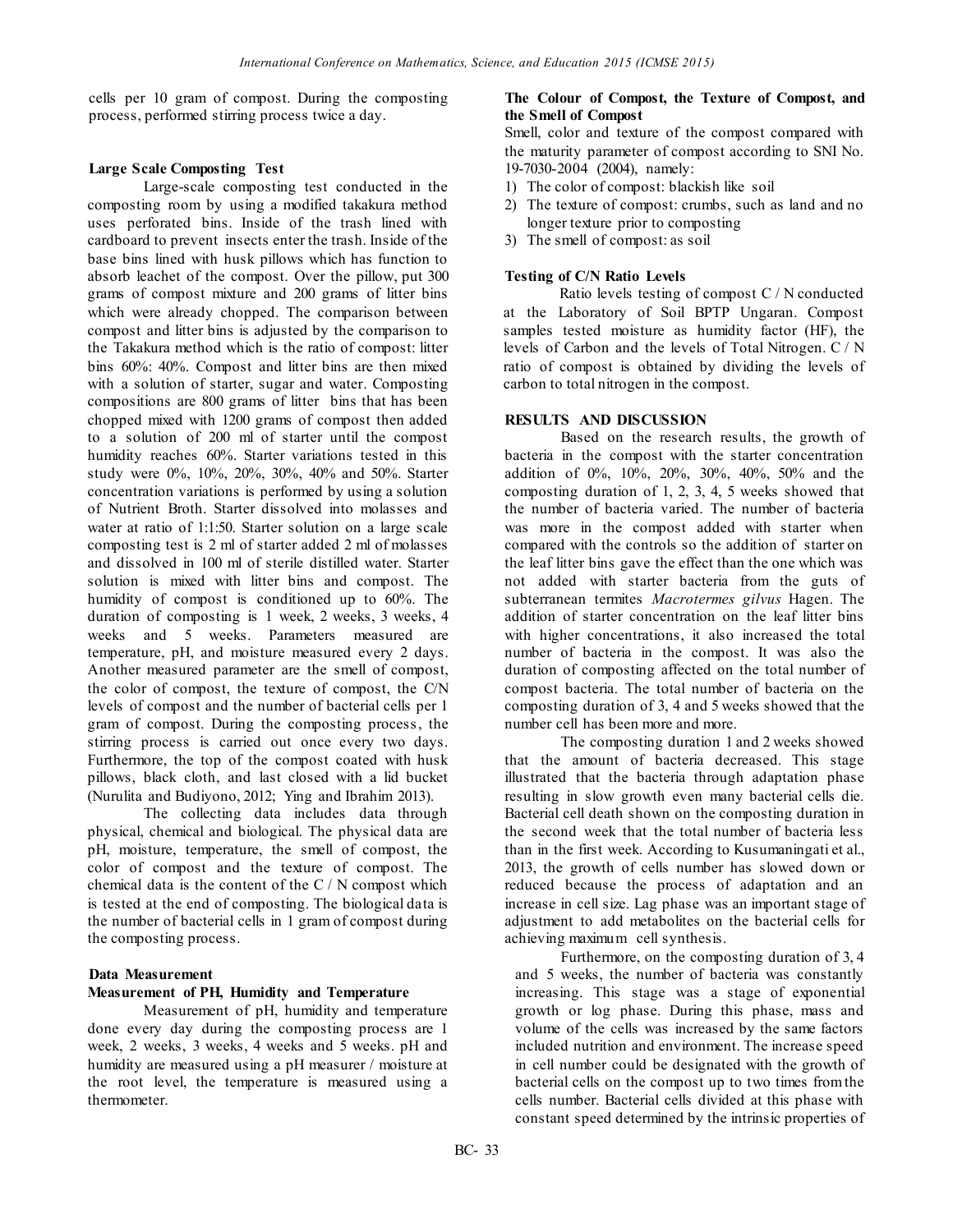bacteria and environmental conditions. Composting temperature at this stage reached an average of  $32-34^{\circ}$ C. The material volume for composting effect on the temperature achieved during the composting process. Litters bins and materials used in research consecutive 200 grams and 300 grams so that the compost temperature was more influenced by the temperature of environment around. The exponential growth phase might also occured in the composting duration of day 6-15 depending on the availability of nutrients and environmental conditions (Firman, et al, 2013)

The total number of bacteria which was added to the leaf litter also affected the maturity level of the compost. Leaf litter bins coupled with starter 30%, 40% and 50% reached maturity at 3 weeks old. Whereas the leaf litter which added starter 10% and 20% reached maturity at 4 weeks old. Based on the observation, the higher starter concentration is added to the leaf litter, then the faster the compost maturity. The maturity level of compost done by adding bacterial starer proportional to the total number of bacteria. The maturity of compost reached maximum maturity when it was in accordance with ISO 2004 that is the color of compost is black, the texture is crumb, and the smell is like soil. The scale of maximum maturity assessed with scale 4 in this study to quantitatively compare the quality of compost between treatments.

The quality of mature compost was reinforced with the results of compost profiles test that included the levels of organic-C, the levels of N-total,  $C / N$ ratio, pH and the moisture of compost. The results showed that compost profile qualified compost that has reached maturity. Organic-C compost 27.41%, the levels of N-total compost 1.8%, the ratio of C / N 15,11, pH 7 and humidity 60.80%.

Based on the test results of moisture in the compost at 60.80%, the moisture was higher than the standard of compost in Permentan in 2011 which amounted to 15-25%. High moisture was due to the compost before being tested was not dried beforehand so that the compost was still in damp conditions. Drying on the compost enough by drying it and must not be affected to direct sunlight. Compost that was exposed to direct sunlight could affect on the carbon content in the compost. Some microorganisms that play role in the degradation process of organic material were sensitive to direct sunlight. So that when the compost exposed to direct sunlight, the bacteria could not perform the degradation process of organic matter maximally and resulted carbon in oganic material is not degraded. The moisture of 60.80% suitable with the compost moisture levels which required by the bacteria in the degradation process of organic materials. The range of bacteria needed moisture during the composting process was 60-63%. (Saithep et al., 2009).

The carbon content was nutrients as the determinants of compost maturity. On the results, it was obtained the carbon content in the amount of 27.41% showed that carbon content was enough when compared to standard of Permentan 2011 that the carbon content is at least 15. In the composting process occured degradation of organic compounds that one product is CO2 gas to be released into the atmosphere. Thus, in the composting process, it would decrease the total carbon content gradually until it reached a fixed price which became the indication of compost maturity (Hendri et al., 2009).

The nitrogen content was also the indicator of compost maturity. On the results obtained that the nirogen levels in the compost is 1.8% showed that the nitrogen levels are fairly compliant to the Permentan 2011 with a total percentage ratio of NPK on the compost is 4%. C/N ratio of compost has value less than 20 indicated the occurrence of mineralization on the organic matter. The nitrogen in the compost was originally used by microbes to reproduce themselves. Increasing the number of bacteria would increase the decomposition activity of organic material so that N mineralization increased. By shrinking organic matter reserves will improve the availability of N and other nutrients, causing C/N ratio of compost be lower. C/N ratio which was high above 30 indicates a lack of bacteria that degrade organic. Besides that, evaporation of N nutrients could lead to lower N content and increased  $C / N$  ratio. So that the high of  $C / N$  ratio more than 30 due to the immobilization of nitrogen (Iliyin et al., 2012).

The combination of composting duration and the addition of most optimum concentration starter on the composting process is 3-week composting duration and 50% of starter concentration addition. The process of composting for 3 weeks with the 50% of bacterial starter concentration addition showed the results of mature compost. Maximum compost maturation achieved on the scale of 4 with the quality of dark black compost resemble soil, the texture was very devastated and the compost smell was like the smell of soil.

3-week composting duration is the optimum time of composting process with the addition of 50% starter bacteria from the gut of termites *Macrotermes gilvus* Hagen because in each week of composting duration gave influence on the compost maturity. The composting duration at 5 weeks showed the best composting results than the composting old less than 5 weeks.

Testing of C/N ratio in this study was done from the compost that has the most excellent maturity. Compost which has 5 week composting duration and the addition of 50% starter concentration showed having the most excellent compost maturity. 50% starter treatment compost, 3-week composting time has reached maturity. Hence, in the composting duration continues until week 5, the maturity of compost became better. The longer of the composting time, the process of degradation is maximum. The compost has the highest number of bacteria that is 275 million bacteria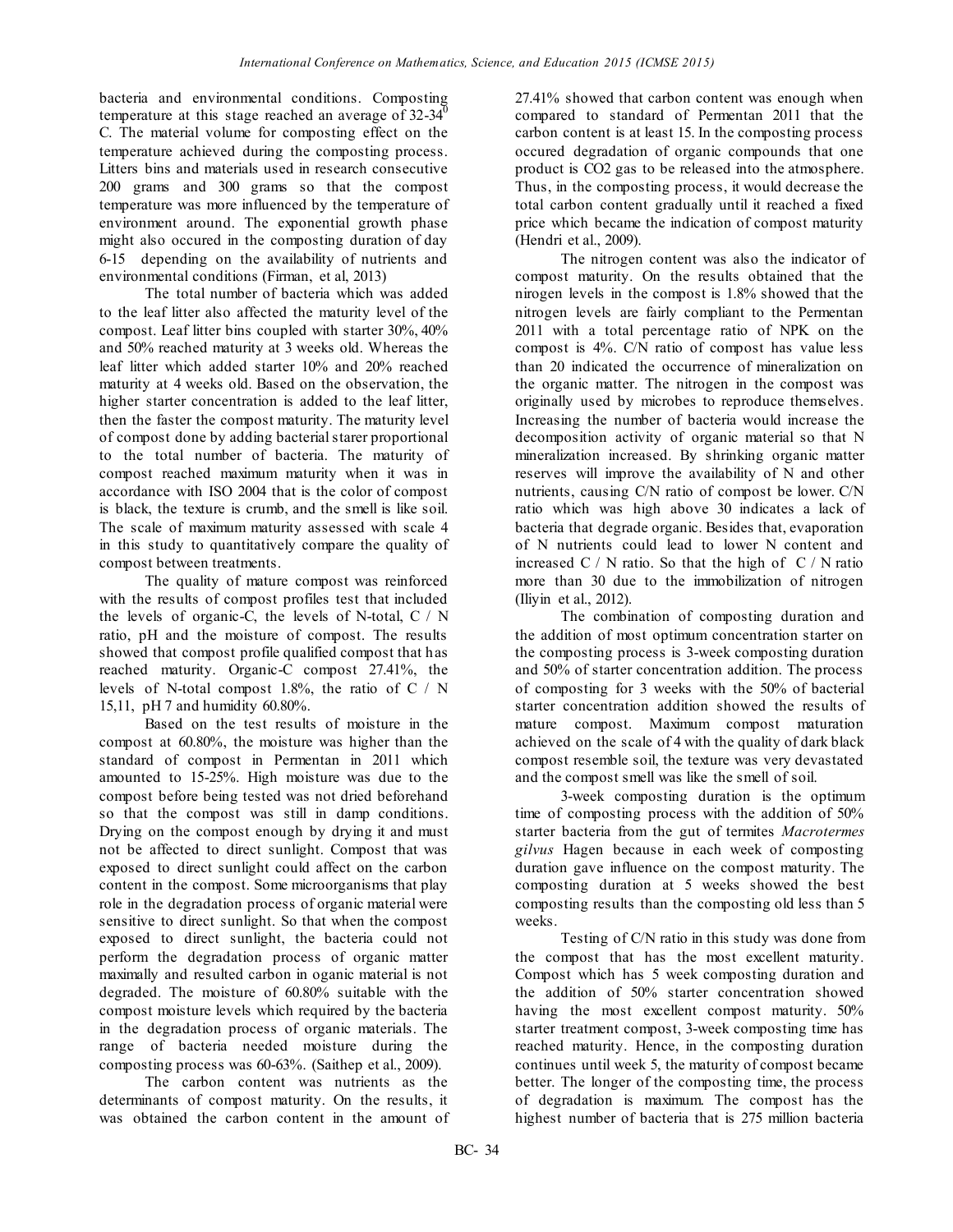cells/ 1 gram of compost. The growth of bacteria in compost as much as 275 million cells / 1 gram of compost directly proportional to good composting results so that the bacteria act as the biological agents in the composting process. Based on the observational data Figure 1, the number of bacteria in composting more than 5 weeks, the amount of bacteria decreased. Good compost, not only indicated by the physical form of its compost mature but also could be seen from the growth of bacteria which decreases. At the moment the number of bacteria decreases, it has meaning that the degradation process of the compost material has been stopped. In the fifth week, compost with the addition of 50% starter concentration has better compost maturity. Maturity of compost in the treatment of 50% starter concentration indicated by the C/N ratio of compost at 15.11.

Based on the observation, it could be known that the minimum composting duration was 2 weeks with the starter concentration addition in the amount of 40%. While, the optimum time to reach faster compost maturity is composting with a long period of 3 weeks and the starter concentration addition in the amount of 50%. Maximum composting was possible based on the observation at 5-week composting duration and the starter concentration addition in the amount of 50%.

# **CONCLUSION**

The use of starter bacteria from the gut of subterranean termites Macrotermes gilvus Hagen gives the results of compost with the number of bacteria  $2,75x10^8$  cells / g. The profile of compost product with starter concentration 50% and 5-weeks composting duration has black color, crumb texture, aroma like soil, C / N ratio 15.11, pH 7.0 and moisture 60.80%.

# **REFERENCES**

- Firman, Sahraenni S, Taufik M. 2013. Prototipe Reaktor Biogas Tersirkulasi sebagai Upaya Difersifikasi Energi di Area Peternakan Rakyat Kecamatan Samarinda Seberang. *National Symposium of RAPI XII - 2013 FT UMS ISSN 1412-9612*. K89-K94
- Hendri J,Yudi V, laila A, Burhanudin. 2009. Studi Pengomposan Daun Karet dengan Bantuan Bakteri Penyubur Tanah *Cyannobacter*. *J. Sains MIPA*. 15(1) : 59-65
- Iliyin M, Kesumaningwati R, P. Puspita N. 2012. Laju Dekomposisi Bokashi Eceng Gondok dan Jerami Padi dengan Menggunakan EM4 dan M-BIO terhadap pH, N, P, K dan Rasio C/N Tanah Bervegetasi Alang-Alang. *Media Sains*. Vol 4(2) : 117-122
- Kusumaningati MA, Nurhatika S, Muhibuddin A. 2013. Pengaruh onsentrasi Inokulum bakteri *Zymomonas mobilis* dan Lama Fermentasi pada Produksi Etanol dari Sampah Sayur dan Buah Pasar Wonokromo Surabaya. *Jurnal Sains dan Seni Pomits*. Vol 2 (2) : 218-223
- Ni J, Tokuda G. 2013. Lignocellulosedegrading Enzymes from Termites and Their Symbiotic Microbiota. *Biotechnology Advances* (31) : 838– 850
- Nurulita U, Budiyono. 2012. Lama Waktu pengomposan Sampah Rumah tangga berdasarkan jenis Mikro Organism Local (MOL) dan teknik pengomposan. *Seminar of research results*. ISBN : 978-602-18809-0-6
- Prins RA, Kreulen DA. Comparative aspects of plant cell wall degradation in insects. *Animal Feed Sci Technol* 1991;32:101–18.Tay BY, Lokesh BE, Lee CY, Sudesh K. 2010. Polyhydroxyalkanoate (PHA) Accumulating Bacteria From The Gut of Higher Termite *Macrotermes carbonarius* (Blattodea : Termitidae). *Journal Microbiology Biotechnology* (26) : 105-1024
- Standar Nasional Indonesia (SNI). 2004. SNI Nomor 19-7030-2004 Tentang Spesifikasi Kompos dari Sampah Organik Domestik. Bandung : Badan Standarisasi nasional